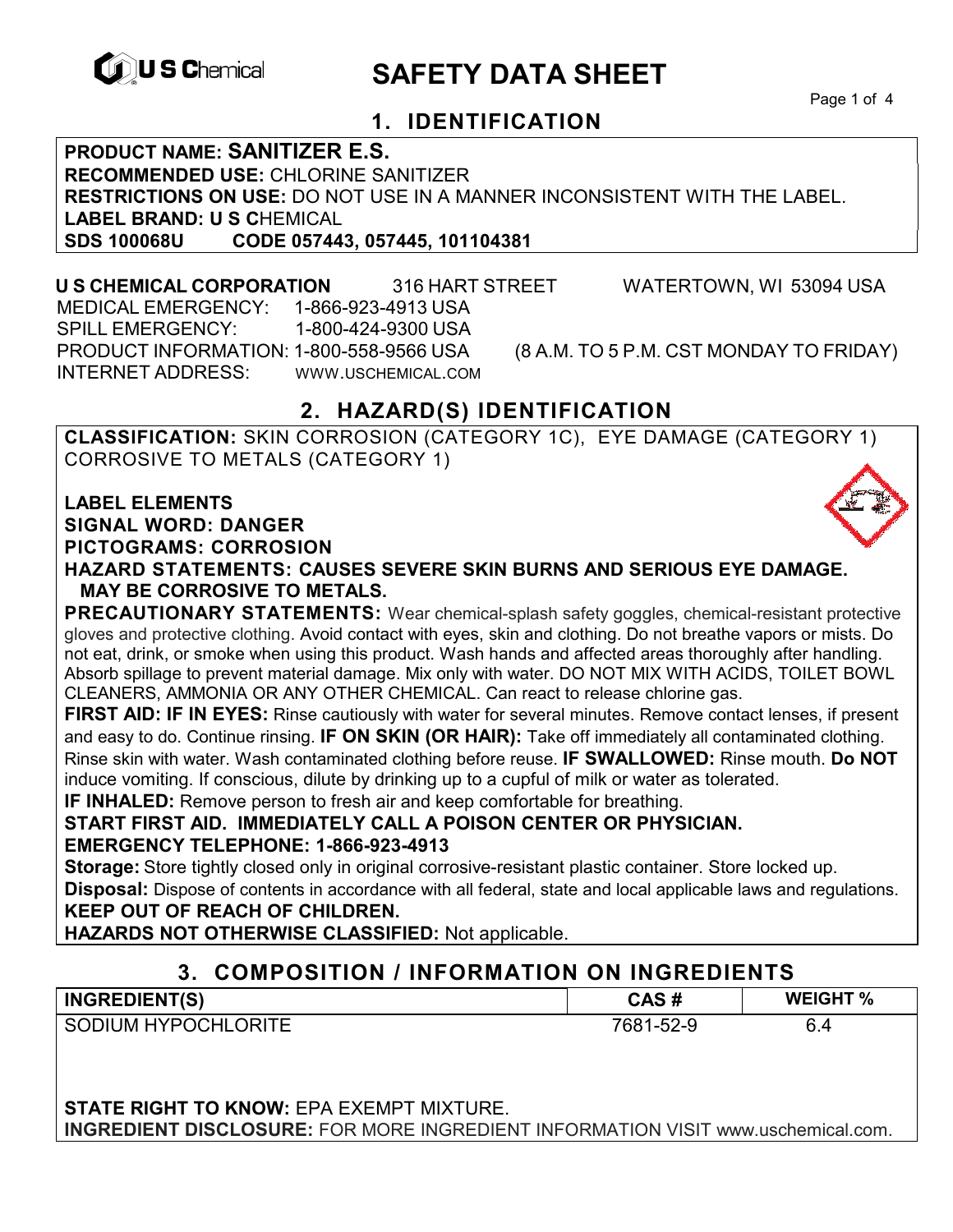### **4. FIRST-AID MEASURES** Page 2 of 4

**IF IN EYES:** RINSE CAUTIOUSLY WITH WATER FOR SEVERAL MINUTES. REMOVE CONTACT LENSES, IF PRESENT AND EASY TO DO. CONTINUE RINSING FOR AT LEAST 15 MINUTES. **IF ON SKIN (OR HAIR):** TAKE OFF IMMEDIATELY ALL CONTAMINATED CLOTHING. RINSE SKIN WITH WATER FOR AT LEAST 15 MINUTES. WASH CONTAMINATED CLOTHING BEFORE REUSE. **IF SWALLOWED:** RINSE MOUTH. **Do NOT** INDUCE VOMITING. IF CONSCIOUS, DILUTE BY DRINKING UP TO A CUPFUL OF MILK OR WATER AS TOLERATED. **IF INHALED:** REMOVE PERSON TO FRESH AIR AND KEEP COMFORTABLE FOR BREATHING. **START FIRST AID. IMMEDIATELY CALL A POISON CENTER OR PHYSICIAN. EMERGENCY TELEPHONE: 1-866-923-4913**

**MOST IMPORTANT SYMPTOMS / EFFECTS:** CAUSES SEVERE SKIN BURNS AND SERIOUS EYE DAMAGE. MAY CAUSE BLINDNESS WITHOUT IMMEDIATE FIRST AID. CAUSES BURNS AND SERIOUS DAMAGE TO MOUTH, THROAT AND STOMACH. CORROSIVE TO ALL BODY TISSUES.

**MEDICAL CONDITIONS AGGRAVATED:** NONE KNOWN.

**NOTE TO PHYSICIAN:** CALL 1-866-923-4913 FOR EXPOSURE MANAGEMENT ASSISTANCE. PROBABLE MUCOSAL DAMAGE MAY CONTRAINDICATE THE USE OF GASTRIC LAVAGE.

## **5. FIRE-FIGHTING MEASURES**

**CHEMICAL HAZARDS:** CORROSIVE. OXIDIZER. NON-FLAMMABLE. **COMBUSTION PRODUCT HAZARDS:** CHLORINE GAS AND OTHER FUMES. **METHODS:** SELECT EXTINGUISHER AND METHODS BASED ON FIRE SIZE AND TYPE. **EQUIPMENT:** WEAR SCBA AND FULL PROTECTIVE GEAR AS CONDITIONS WARRANT. **NFPA RATING:** HEALTH-3/FLAMMABILITY-0/ INSTABILITY-0/SPECIAL HAZARD-N.AP. **SUITABLE EXTINGUISHERS:** WATER, DRY CHEMICAL, CO2 OR FOAM SUITABLE FOR FIRE. **UNSUITABLE EXTINGUISHERS:** NO RESTRICTIONS BASED ON CHEMICAL HAZARDS.

### **6. ACCIDENTAL RELEASE MEASURES**

**PERSONAL PRECAUTIONS:** EVACUATE UNPROTECTED PERSONNEL FROM AREA. WEAR PERSONAL PROTECTION. SEE SECTION 8. VENTILATE AREA IF NEEDED. BE CAREFUL NOT TO SLIP. WASH THOROUGHLY AFTER CLEAN-UP.

**ENVIRONMENTAL PRECAUTIONS:** PREVENT SPILL FROM ENTERING DRAIN, STORM SEWER OR SURFACE WATERWAY. PREVENT WATER AND SOIL CONTAMINATION. **CLEAN-UP METHODS:** SMALL SPILLS MAY BE WIPED UP AND RINSED WITH WATER. FOR LARGER SPILLS, DIKE TO CONTAIN. PUMP TO LABELED CONTAINER OR ABSORB SPILLAGE AND SCOOP UP WITH INERT ABSORBENT MATERIAL. AFTER SPILL COLLECTION, RINSE AREA WITH WATER AND FOLLOW WITH NORMAL CLEAN-UP PROCEDURES.

# **7. HANDLING AND STORAGE**

**HANDLING:** FOLLOW ALL LABEL DIRECTIONS. INSTRUCT PERSONNEL ABOUT PROPER USE, HAZARDS, PRECAUTIONS, AND FIRST AID MEASURES. AVOID INHALATION, INGESTION, AND CONTACT WITH SKIN, EYES AND CLOTHING. DO NOT TASTE OR SWALLOW. REMOVE AND WASH CONTAMINATED CLOTHING AND FOOTWEAR BEFORE REUSE. PRODUCT RESIDUE MAY REMAIN IN EMPTY CONTAINERS. HANDLE CAREFULLY TO AVOID DAMAGING CONTAINER.

**STORAGE:** STORE TIGHTLY CLOSED ONLY IN ORIGINAL CORROSIVE-RESISTANT PLASTIC CONTAINER. STORE LOCKED UP. STORE AT AMBIENT TEMPERATURES IN A DRY AREA OUT OF DIRECT SUNLIGHT. PROTECT FROM FREEZING. ROTATE STOCK REGULARLY. KEEP AWAY FROM FOOD AND DRINK. KEEP OUT OF REACH OF CHILDREN.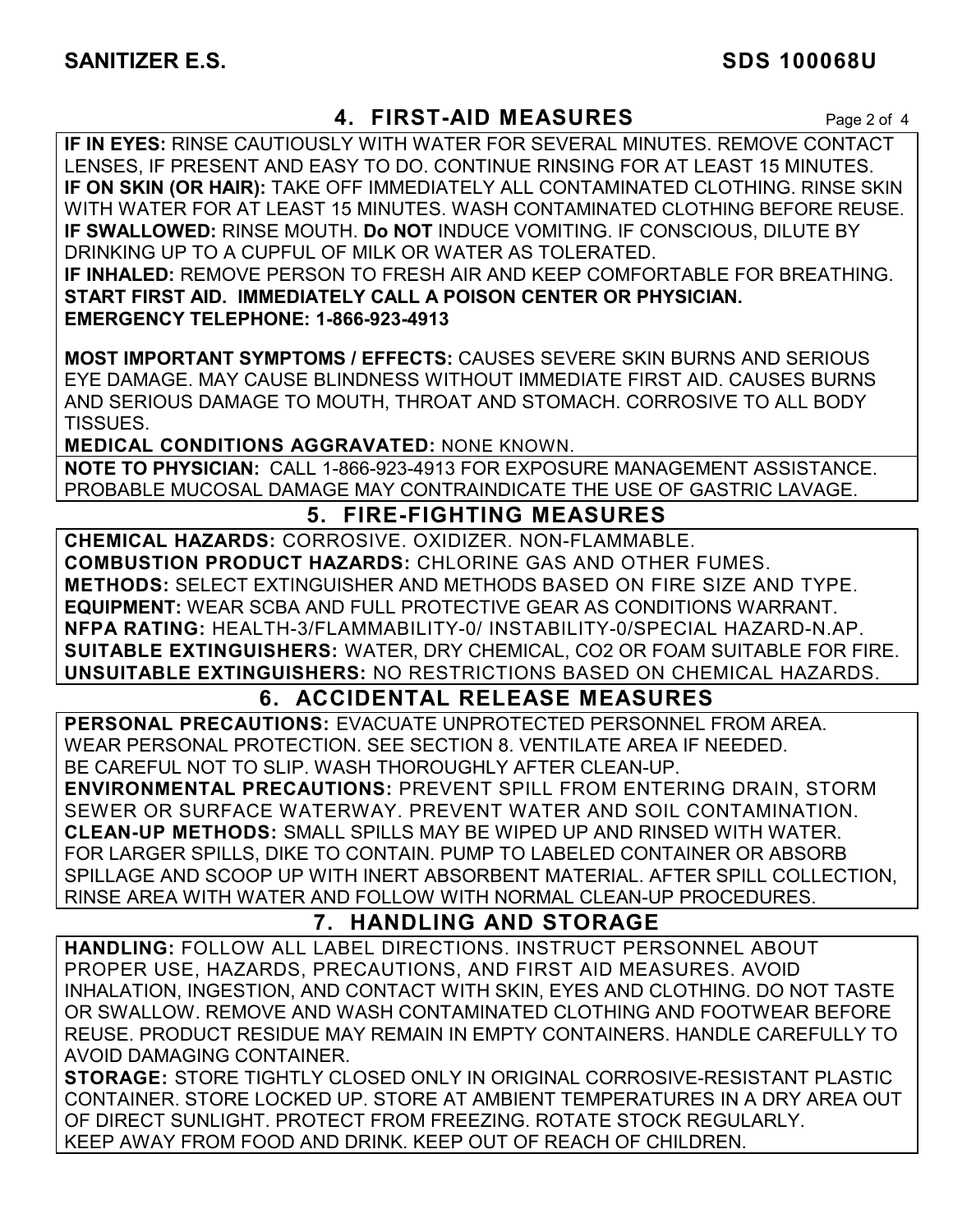| <b>SANITIZER E.S.</b>                                                                                                                                          | <b>SDS 100068U</b>                                                         |  |
|----------------------------------------------------------------------------------------------------------------------------------------------------------------|----------------------------------------------------------------------------|--|
| 8. EXPOSURE CONTROLS / PERSONAL PROTECTION                                                                                                                     | Page 3 of 4                                                                |  |
| <b>EXPOSURE LIMITS: SODIUM HYPOCHLORITE = 0.5 PPM TWA AS CHLORINE,</b>                                                                                         |                                                                            |  |
| 1 PPM STEL AS CHLORINE (ACGIH), 1 PPM CEILING LIMIT AS CHLORINE (OSHA)                                                                                         |                                                                            |  |
| <b>ENGINEERING CONTROLS: GENERAL ROOM VENTILATION IS TYPICALLY ADEQUATE.</b>                                                                                   |                                                                            |  |
| <b>PERSONAL PROTECTION</b>                                                                                                                                     |                                                                            |  |
| <b>EYES: CHEMICAL-SPLASH SAFETY GOGGLES.</b>                                                                                                                   |                                                                            |  |
| HANDS: CHEMICAL-RESISTANT PROTECTIVE GLOVES (RUBBER OR NEOPRENE).                                                                                              |                                                                            |  |
| <b>RESPIRATORY: PROTECTIVE EQUIPMENT NOT REQUIRED WITH NORMAL USE.</b>                                                                                         |                                                                            |  |
| NIOSH/MSHA CERTIFIED RESPIRATOR IF EXPOSURE LIMITS ARE EXCEEDED.                                                                                               |                                                                            |  |
| <b>BODY/FEET: PROTECTIVE CLOTHING.</b>                                                                                                                         |                                                                            |  |
| HYGIENE MEASURES: HANDLE IN ACCORDANCE WITH GOOD INDUSTRIAL HYGIENE AND                                                                                        |                                                                            |  |
| SAFETY PRACTICE. TAKE OFF IMMEDIATELY ALL CONTAMINATED CLOTHING AND WASH IT                                                                                    |                                                                            |  |
| BEFORE REUSE, WASH HANDS AND AFFECTED AREAS THOROUGHLY AFTER HANDLING.                                                                                         |                                                                            |  |
| PROVIDE SUITABLE FACILITIES FOR QUICK DRENCHING OR FLUSHING OF THE EYES AND                                                                                    |                                                                            |  |
| BODY IN CASE OF CONTACT OR SPLASH HAZARD.                                                                                                                      |                                                                            |  |
| 9. PHYSICAL AND CHEMICAL PROPERTIES                                                                                                                            |                                                                            |  |
| <b>APPEARANCE: YELLOW LIQUID</b>                                                                                                                               | <b>AUTO-IGNITION TEMPERATURE: N.AV.</b>                                    |  |
| <b>ODOR: CHLORINE</b>                                                                                                                                          | <b>DECOMPOSITION TEMPERATURE: N.AV.</b>                                    |  |
| pH CONCENTRATE: ABOVE 12.0 (BASIC)                                                                                                                             | <b>EXPLOSIVE LIMITS (LEL/UEL): NONE</b>                                    |  |
| pH READY-TO-USE: N.AP.                                                                                                                                         | <b>EVAPORATION RATE: N.AV.</b>                                             |  |
| pH @ USE DILUTION: 7.7                                                                                                                                         | FLAMMABILITY (SOLID, GAS): N.AP.                                           |  |
| <b>PHYSICAL STATE: LIQUID</b>                                                                                                                                  | <b>FLASH POINT: NONE</b>                                                   |  |
| <b>RELATIVE DENSITY (WATER): 1.104</b>                                                                                                                         | <b>INITIAL BOILING POINT/RANGE: N.AV.</b>                                  |  |
| <b>SOLUBILITY (WATER): COMPLETE</b><br><b>VAPOR PRESSURE: N.AV.</b>                                                                                            | <b>MELTING POINT/FREEZING POINT: N.AV.</b><br><b>ODOR THRESHOLD: N.AV.</b> |  |
| <b>VAPOR DENSITY: N. AV.</b>                                                                                                                                   | PARTITION COEFF. (N-OCTANOL/WATER): N.AV.                                  |  |
| <b>VISCOSITY: NON-VISCOUS</b>                                                                                                                                  | <b>OTHER: N.AV.</b>                                                        |  |
| <b>10. STABILITY AND REACTIVITY</b>                                                                                                                            |                                                                            |  |
|                                                                                                                                                                |                                                                            |  |
| <b>REACTIVITY: MIXING WITH INCOMPATIBLES CAN RELEASE HEAT + HAZARDOUS GASES.</b>                                                                               |                                                                            |  |
| <b>CHEMICAL STABILITY: STABLE.</b>                                                                                                                             |                                                                            |  |
| POSSIBILITY OF HAZARDOUS REACTIONS: SEE REACTIVITY. WILL NOT POLYMERIZE.<br><b>CONDITIONS TO AVOID: TEMPERATURES BELOW 35°F (1.6°C) OR ABOVE 120°F (49°C).</b> |                                                                            |  |
| MATERIALS TO AVOID: ACIDS, AMMONIA, METALS AND OTHER CHEMICALS.                                                                                                |                                                                            |  |
|                                                                                                                                                                |                                                                            |  |

MIX ONLY WITH WATER.

**HAZARDOUS DECOMPOSITION PRODUCTS:** NONE UNDER NORMAL CONDITIONS. **11. TOXICOLOGICAL INFORMATION** 

**ROUTES OF EXPOSURE:** EYES, SKIN, INGESTION, INHALATION. **INFORMATION ON ROUTES OF EXPOSURE:** LC50/LD50 DATA NOT AVAILABLE ON MIXTURE. **ACUTE EFFECTS /SYMPTOMS**: CORROSIVE TO ALL BODY TISSUES.

 **EYES:** CAUSES SERIOUS EYE DAMAGE. MAY CAUSE PAIN, REDNESS AND WATERING.  **SKIN:** CAUSES SEVERE SKIN BURNS. MAY CAUSE DELAYED PAIN, REDNESS AND BLISTERING. **INGESTION:** CAUSES BURNS AND SERIOUS DAMAGE TO MOUTH, THROAT AND STOMACH. **INHALATION:** MAY CAUSE IRRITATION AND CORROSIVE EFFECTS TO NOSE, THROAT, AND

RESPIRATORY SYSTEM. MAY CAUSE COUGHING AND DIFFICULTY BREATHING. **CHRONIC / OTHER EFFECTS:** NO REPORTABLE GERM CELL MUTAGENS, SKIN SENSITIZERS, RESPIRATORY SENSITIZERS, REPRODUCTIVE TOXINS OR ASPIRATION HAZARDS.

**SPECIFIC TARGET ORGANS (SINGLE/REPEATED):** NONE KNOWN.

**NUMERICAL MEASURES OF TOXICITY:** ATEmix (ORAL-RAT) = ABOVE 2000 MG / KG **CARCINOGENS:** NO REPORTABLE ACGIH, IARC, NTP, OR OSHA CARCINOGENS.